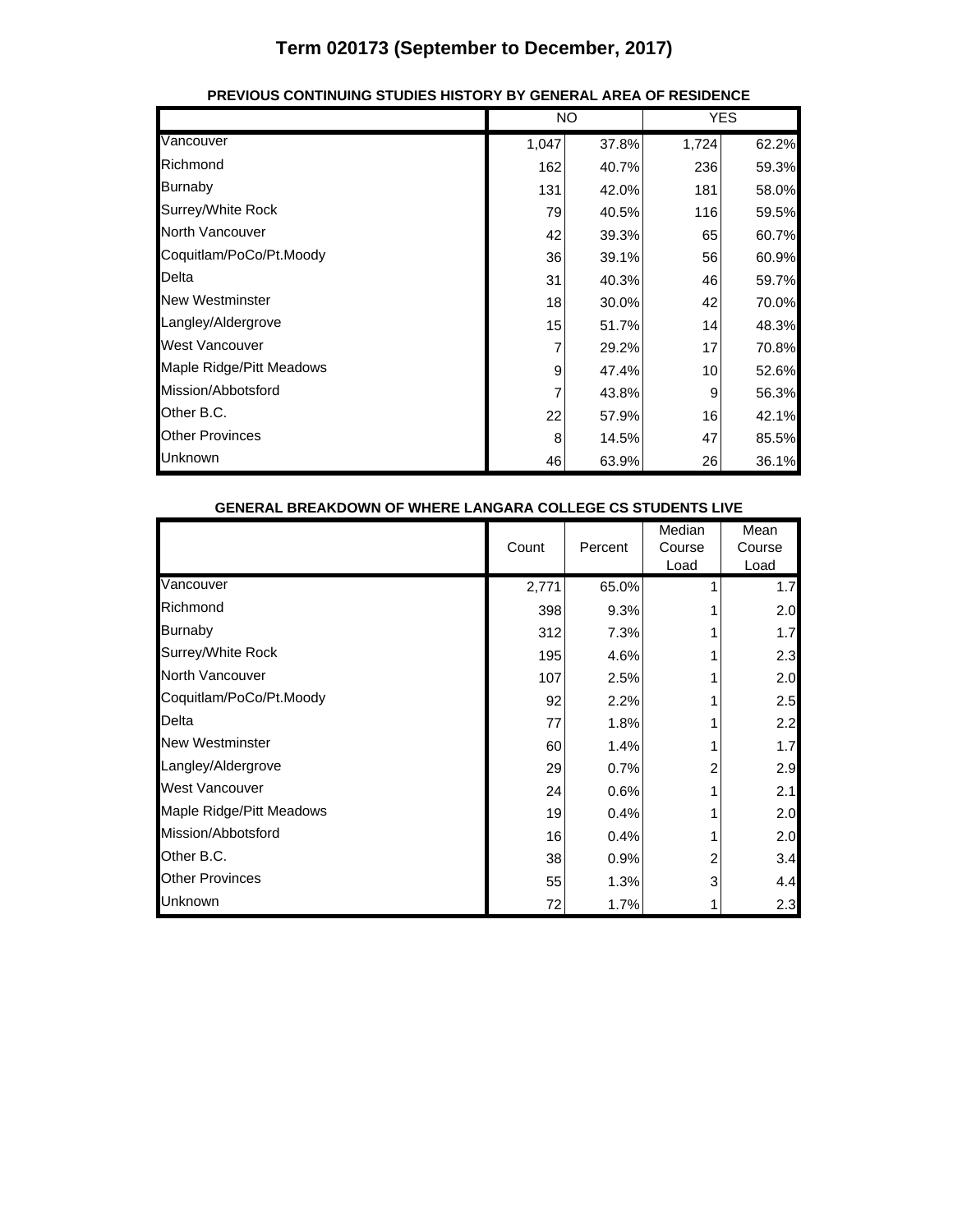| Vancouver | V5K- Vancouver (North Hastings Sunrise)                       | 45             |
|-----------|---------------------------------------------------------------|----------------|
|           | V5L- Vancouver (North Grandview Woodland)                     | 40             |
|           | V5M- Vancouver (South Hastings Sunrise)                       | 71             |
|           | V5N- Vancouver (South Grandview Woodland)                     | 127            |
|           | V5P- Vancouver (Victoria Fraserview)                          | 244            |
|           | V5R- Vancouver (South Renfrew Collingwood)                    | 206            |
|           | V5S- Vancouver (Killarney)                                    | 172            |
|           | V5T- Vancouver (East Mount Pleasant)                          | 60             |
|           | V5V- Vancouver (West Kensington Cedar Cottage)                | 121            |
|           | V5W- Vancouver (SE Riley Park Little Mountain / North Sunset) | 147            |
|           | V5X- Vancouver (SE Oakridge / South Sunset)                   | 241            |
|           | V5Y- Vancouver (West Mount Pleasant)                          | 99             |
|           | V5Z- Vancouver (East Fairview / South Cambie)                 | 125            |
|           | V6A- Vancouver (Strathcona / Downtown Eastside)               | 21             |
|           | V6B- Vancouver (NE Downtown / Yaletown)                       | 71             |
|           | V6C- Vancouver (Waterfront / Coal Harbour / Canada Place)     | $\overline{7}$ |
|           | V6E- Vancouver (SE West End / Davie Village)                  | 63             |
|           | V6G- Vancouver (NW West End / Stanley Park)                   | 57             |
|           | V6H- Vancouver (West Fairview / Granville Island)             | 47             |
|           | V6J- Vancouver (NW Shaughnessy / East Kitsilano)              | 71             |
|           | V6K- Vancouver (Central Kitsilano / Greektown)                | 65             |
|           | V6L- Vancouver (NW Arbutus Ridge / NE Dunbar Southlands)      | 35             |
|           | V6M- Vancouver (South Shaughnessy / SE Arbutus Ridge)         | 106            |
|           | V6N- Vancouver (West Kerrisdale / Musqueam)                   | 59             |
|           | V6P- Vancouver (SE Kerrisdale / West Marpole)                 | 294            |
|           | V6R- Vancouver (West Kitsilano / West Point Grey / Jericho)   | 39             |
|           | V6S- Vancouver (NW Dunbar Southlands / Chaldecutt)            | 59             |
|           | V6T- Vancouver (UBC)                                          | 35             |
|           | V6Z- Vancouver (SW Downtown)                                  | 40             |
|           | Undeclared                                                    | 4              |
| Richmond  | V6V- Richmond Northeast                                       | 12             |
|           | V6W- Richmond Southeast                                       |                |
|           | V6X- Richmond North                                           | 101            |
|           | V6Y- Richmond Central                                         | 88             |
|           | V7A- Richmond South                                           | 52             |
|           | V7B- Richmond (Sea Island / YVR)                              |                |
|           | V7C- Richmond Northwest                                       | 87             |
|           | V7E- Richmond Southwest                                       | 51             |
|           | Undeclared                                                    | $\overline{c}$ |

#### **DETAILED BREAKDOWN OF WHERE LANGARA COLLEGE CS STUDENTS LIVE**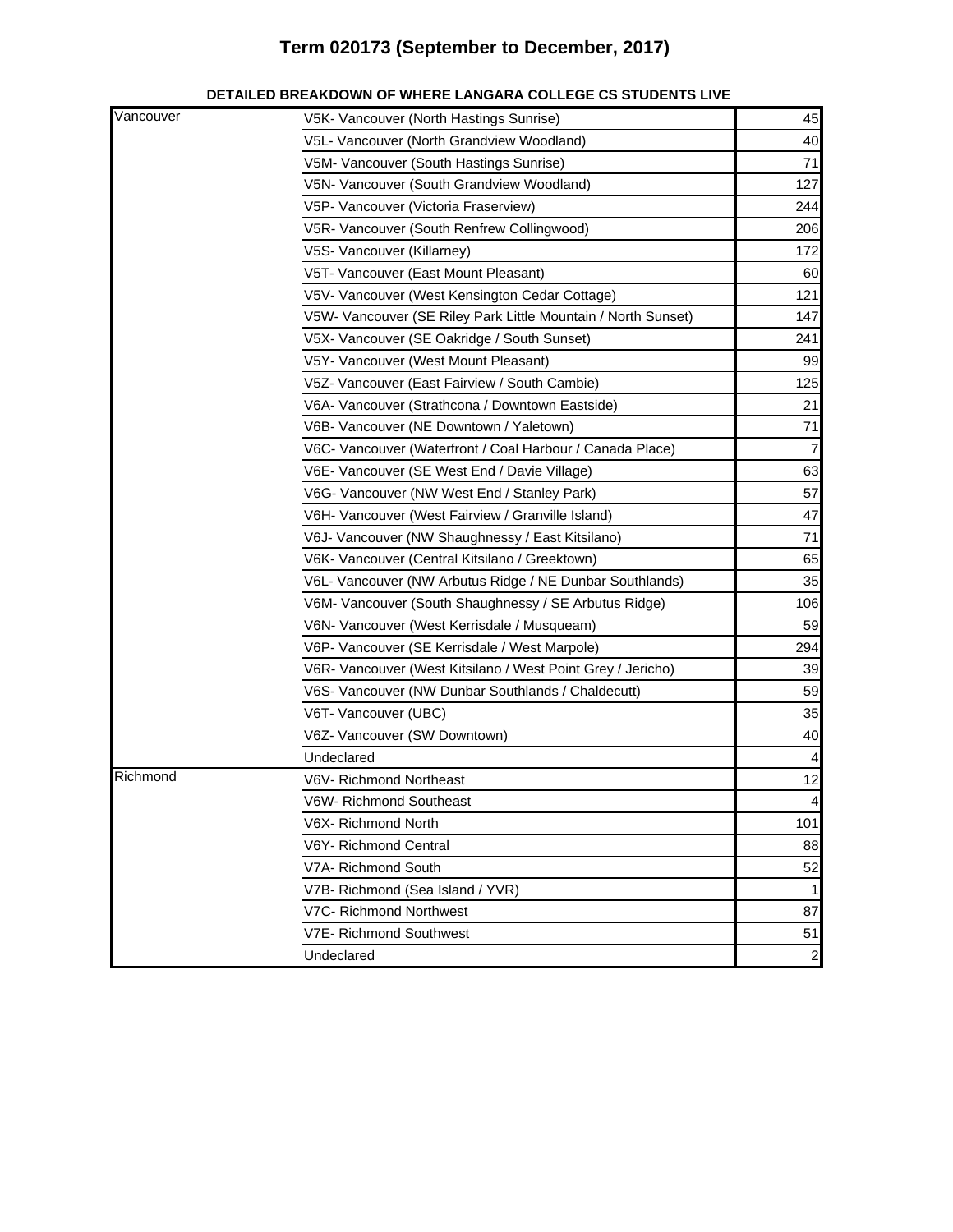| <b>Burnaby</b>          | V3N- Burnaby (East Big Bend / Edmonds)              | 46             |
|-------------------------|-----------------------------------------------------|----------------|
|                         | V5A- Burnaby (Lake City / Burnaby Mountain)         | 13             |
|                         | V5B- Burnaby (Parkcrest Aubrey / Ardingley Sprott)  | 23             |
|                         | V5C- Burnaby (Burnaby Heights / Willingdon Heights) | 44             |
|                         | V5E- Burnaby (Kingsway Beresford)                   | 38             |
|                         | V5G- Burnaby (Cascade Schou / Douglas Gilpin)       | 34             |
|                         | V5H- Burnaby (Maywood / Windsor)                    | 59             |
|                         | V5J- Burnaby (Suncrest / West Big Bend)             | 54             |
|                         | Undeclared                                          |                |
| Surrey/White Rock       | V3R- Surrey North                                   | 17             |
|                         | V3S- Surrey East                                    | 23             |
|                         | V3T- Surrey Inner Northwest                         | 22             |
|                         | V3V- Surrey Outer Northwest                         | 14             |
|                         | V3W- Surrey Upper West                              | 33             |
|                         | V3X- Surrey Lower West                              | 12             |
|                         | V3Z- Surrey Lower East                              | 16             |
|                         | V4A- Surrey Southwest                               | 10             |
|                         | V4B- White Rock                                     | 10             |
|                         | V4N- Surrey Northeast                               | 33             |
|                         | V4P- Surrey South                                   | 5              |
| North Vancouver         | V7G- North Vancouver Outer East                     | 6              |
|                         | V7H- North Vancouver Inner East                     | 8              |
|                         | V7J- North Vancouver East Central                   | 14             |
|                         | V7K- North Vancouver North Central                  | 10             |
|                         | V7L- North Vancouver South Central                  | 23             |
|                         | V7M- North Vancouver Southwest Central              | 11             |
|                         | V7N- North Vancouver Northwest Central              | 16             |
|                         | V7P- North Vancouver Southwest                      | 10             |
|                         | V7R- North Vancouver Northwest                      | 9              |
| Coquitlam/PoCo/Pt.Moody | V3B- Port Coquitlam Central                         | 17             |
|                         | V3C- Port Coquitlam South                           | 14             |
|                         | V3E- Coquitlam North                                | 20             |
|                         | V3H- Port Moody                                     | 13             |
|                         | V3J- Coquitlam North                                | 16             |
|                         | V3K- Coquitlam South                                | 12             |
| Delta                   | V4C- Delta Northeast                                | 21             |
|                         | V4E- Delta East                                     | 12             |
|                         | V4K- Delta Northwest                                | 26             |
|                         | V4L- Delta Southeast                                | 7              |
|                         | V4M- Delta Southwest                                | 10             |
|                         | Undeclared                                          | 1              |
| <b>New Westminster</b>  | V3L- New Westminster Northeast                      | 16             |
|                         | V3M- New Westminster Southwest                      | 44             |
| Langley/Aldergrove      | V1M- Langley Township North                         | $\overline{5}$ |
|                         | V2Y- Langley Township Northwest                     | 7              |
|                         | V2Z- Langley Township Southwest                     | $\mathbf{2}$   |
|                         | V3A- Langley City                                   | $\mathsf g$    |
|                         | V4W- Langley Township East                          | $\,$ 6         |
|                         |                                                     |                |